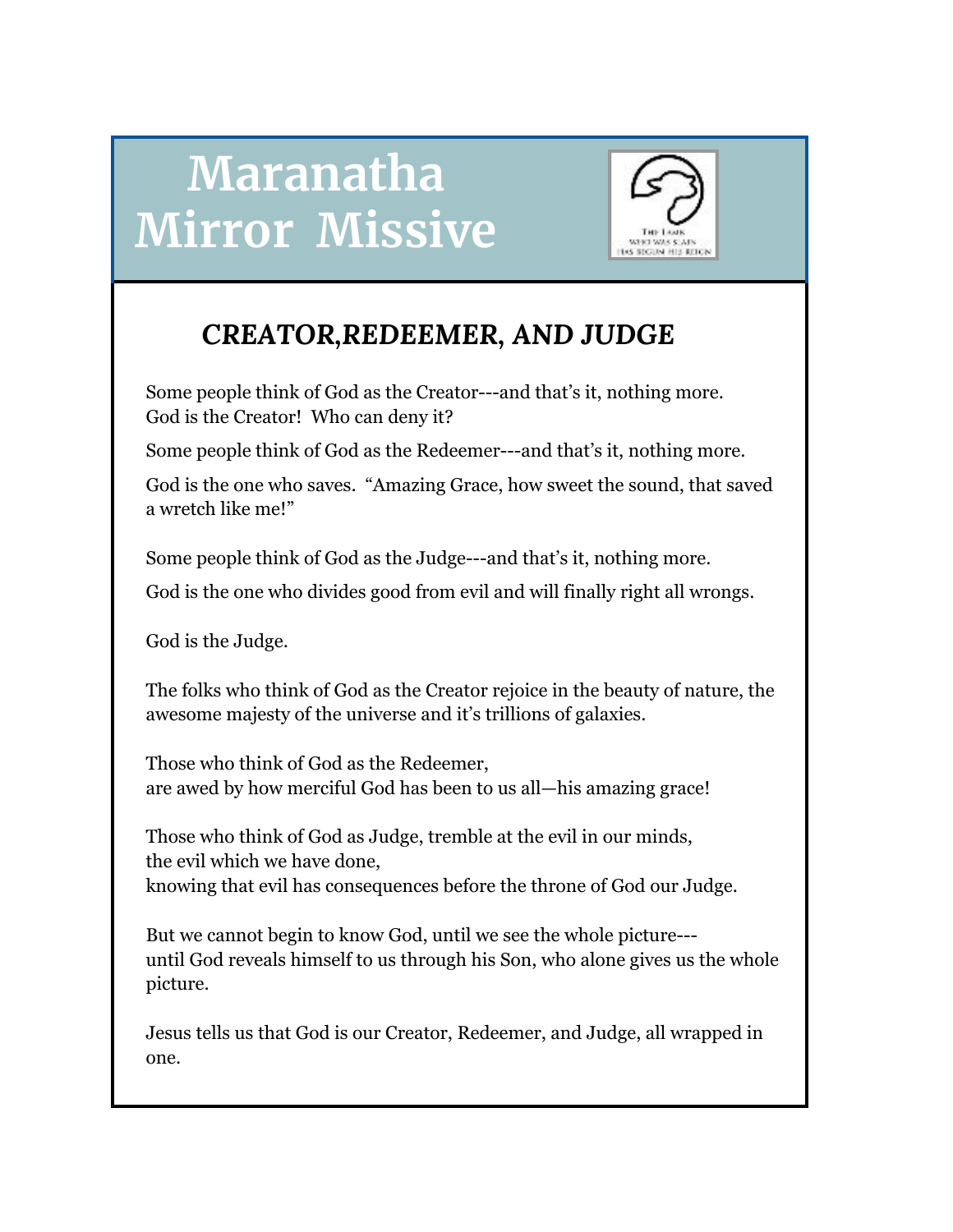*"At that time Jesus declared, "I thank thee, Father, Lord of heaven and earth, that thou hast hidden these things from the wise and understanding and revealed them to babes; yea, Father, for such was thy gracious will. All things have been delivered to me by my Father; and no one knows the Son except the Father, and no one knows the Father except the Son and any one to whom the Son chooses to reveal him."*

*Matthew 11:25-27*

Jesus reveals a God who creates, redeems and judges. More than that, Jesus manifests himself as the incarnation of the God who creates, redeems and judges.

## **Jesus creates?**

Are you telling me that Jesus creates? Are you saying that Jesus is the one who proclaimed, "Let there be light!" at the moment of the Big Bang?

*"In the beginning was the Word, and the Word was with God, and the Word was God. He was in the beginning with God; all things were made through him, and without him was not anything made that was made. In him was life, and the life was the light of men." John 1:1-4*

Eons before he appeared as Jesus of Nazareth, he was the Word "who spoke, and it was done."

Even now the Son holds the creation together by his word of power. (Hebrews 1)

Many people, even religious people, find it hard to accept---that the Lord Jesus already existed back at the dawn of creation.

"*Are you greater than our father Abraham, who died? And the prophets died! Who do you claim to be?" Jesus answered, "If I glorify myself, my glory is nothing; it is my Father who glorifies me, of whom you say that he is your God. But you have not known him; I know him. If I said, I do not know him, I should be a liar like you; but I do know him and I keep his*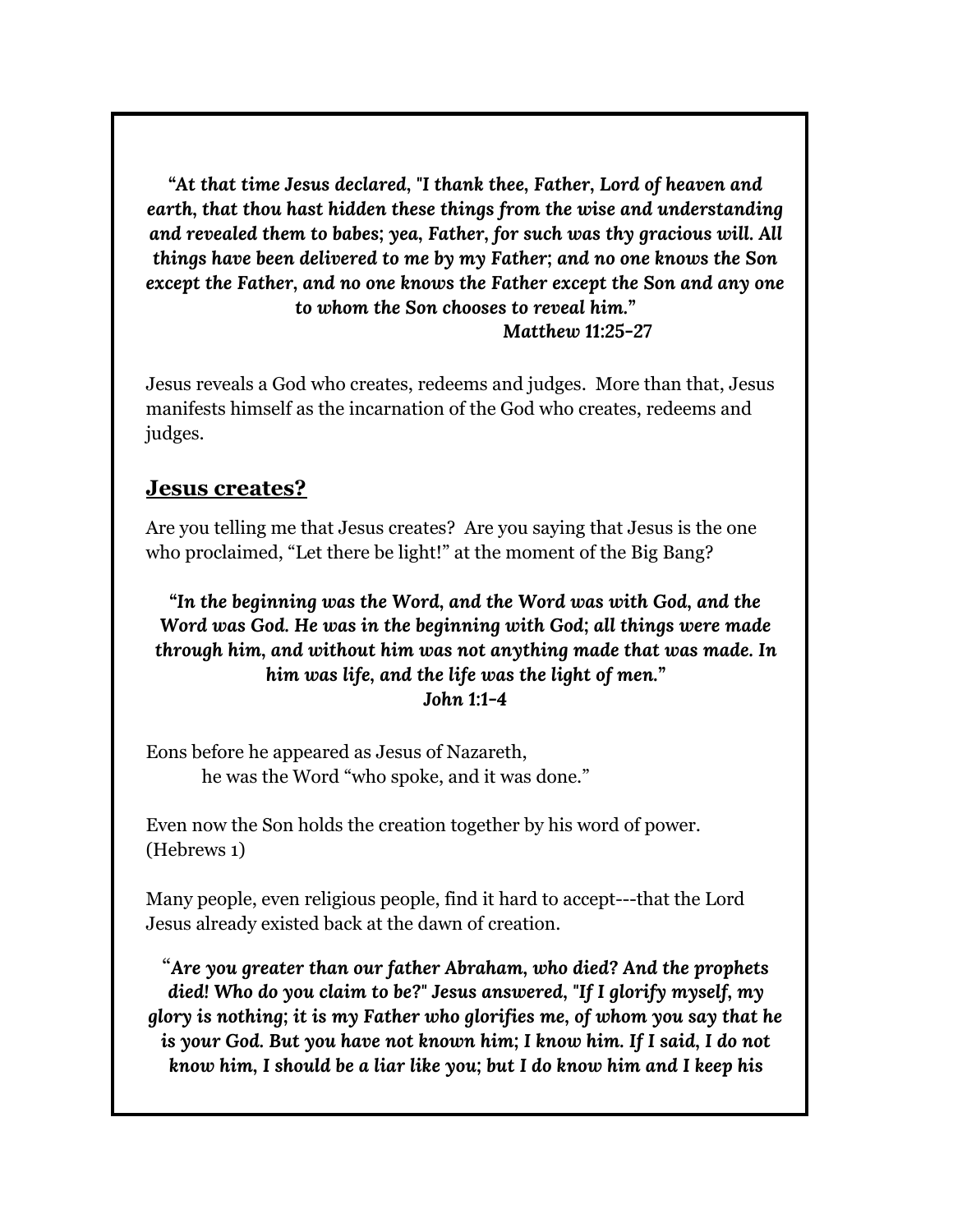*word. Your father Abraham rejoiced that he was to see my day; he saw it and was glad." The Jews then said to him, "You are not yet fifty years old, and have you seen Abraham?" Jesus said to them, "Truly, truly, I say to you, before Abraham was, I Am."*

*John 8:53-58*

"Before Abraham was, I Am." Such a statement can only come from the mouth of a madman or from the mouth of God.

"I Am" is the God who created and sustains all that exists---seen and unseen. When the "I Am" visits us on our level, we are looking into the face of Jesus.

## **Jesus redeems?**

It's called sin---the compulsion to play God, to think of myself as the center of the universe, always trying to make things go my way.

Sin is no minor flaw, it's a fatal disease.

*"The good that I would, I do not; and evil that I would not, that I do!"*

Who will deliver us from sin's power?

But sin is more than a disease…

it is a curse which carries the stain of guilt.

And guilt is a prison wrapped around us all.

Deliverance from this prison carries a price.

It must be paid for, atoned for, in order for the prison door to open.

But how can we pay for our guilt if we're destitute?

How can we atone for our sin, if our guilt is costly beyond our means? We need help.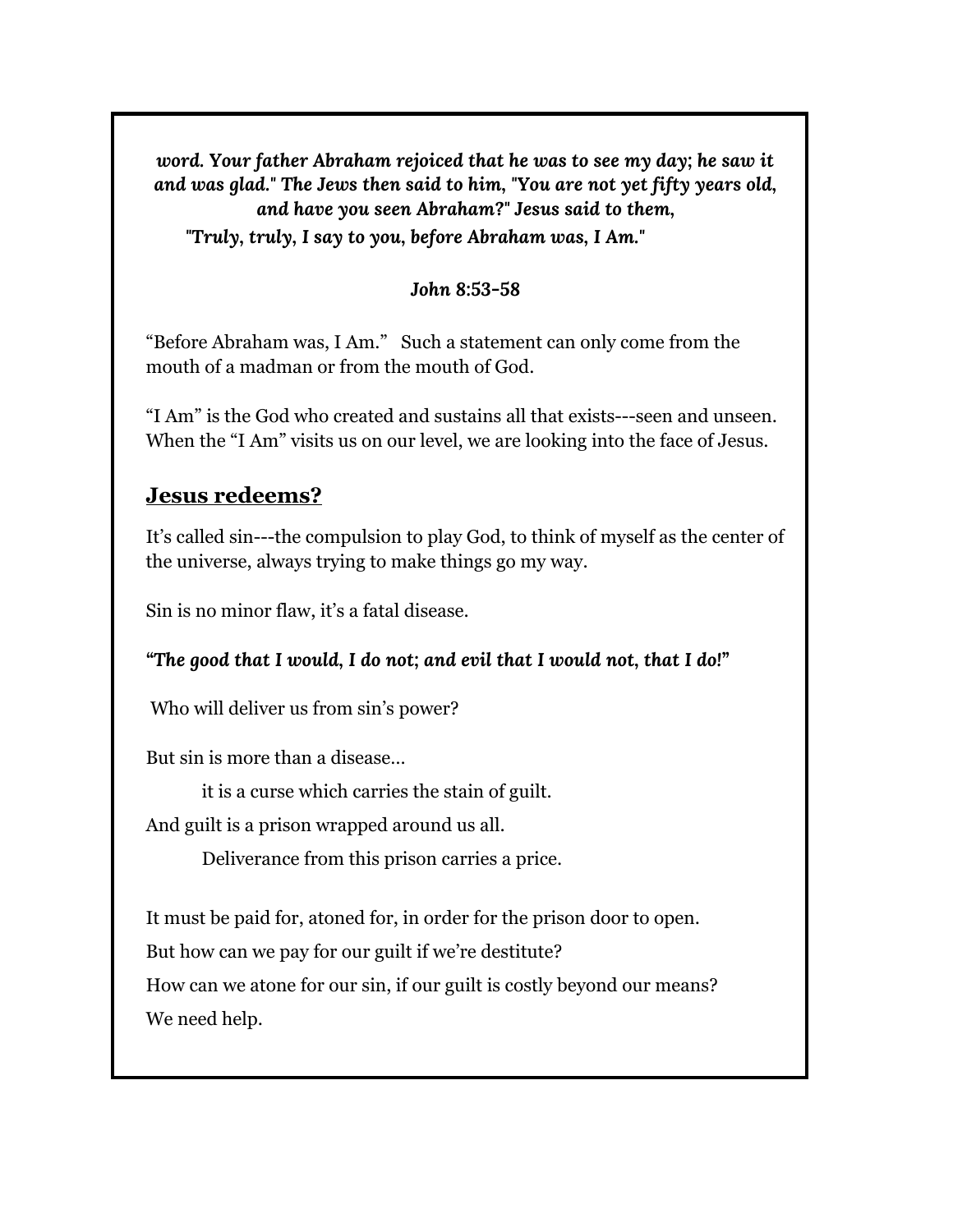We need someone who has the means to "buy us out" of our bondage to sin, someone who is able to atone, to wash it away.

## *"Behold the Lamb of God who takes away the sin of the world!"*

We live in a prison where our self-preoccupation weighs so heavily upon us that it's hard to breathe.

So what does God do?

He takes the burden on himself.

He draws my sin and your sin and the sin of the race into his own heart and burns it away with unquenchable fire.

The execution outside Jerusalem looked ordinary enough.

Only heaven could see what was really happening as heaven's fire came down on the crucified one and burned up the guilt of the whole human race.

That crucifixion was the doorway to new life for us all.

It was the moment of our redemption.

*"But he was wounded for our transgressions, he was bruised for our iniquities; upon him was the chastisement that made us whole, and with his stripes we are healed. All we like sheep have gone astray; we have turned everyone to his own way; and the LORD has laid on him the iniquity of us all." Isaiah 53*

## **Jesus judges?**

*One of the multitude said to him, "Teacher, bid my brother divide the inheritance with me." But he said to him, "Man, who made me a judge or divider over you?" Luke 12:13-14*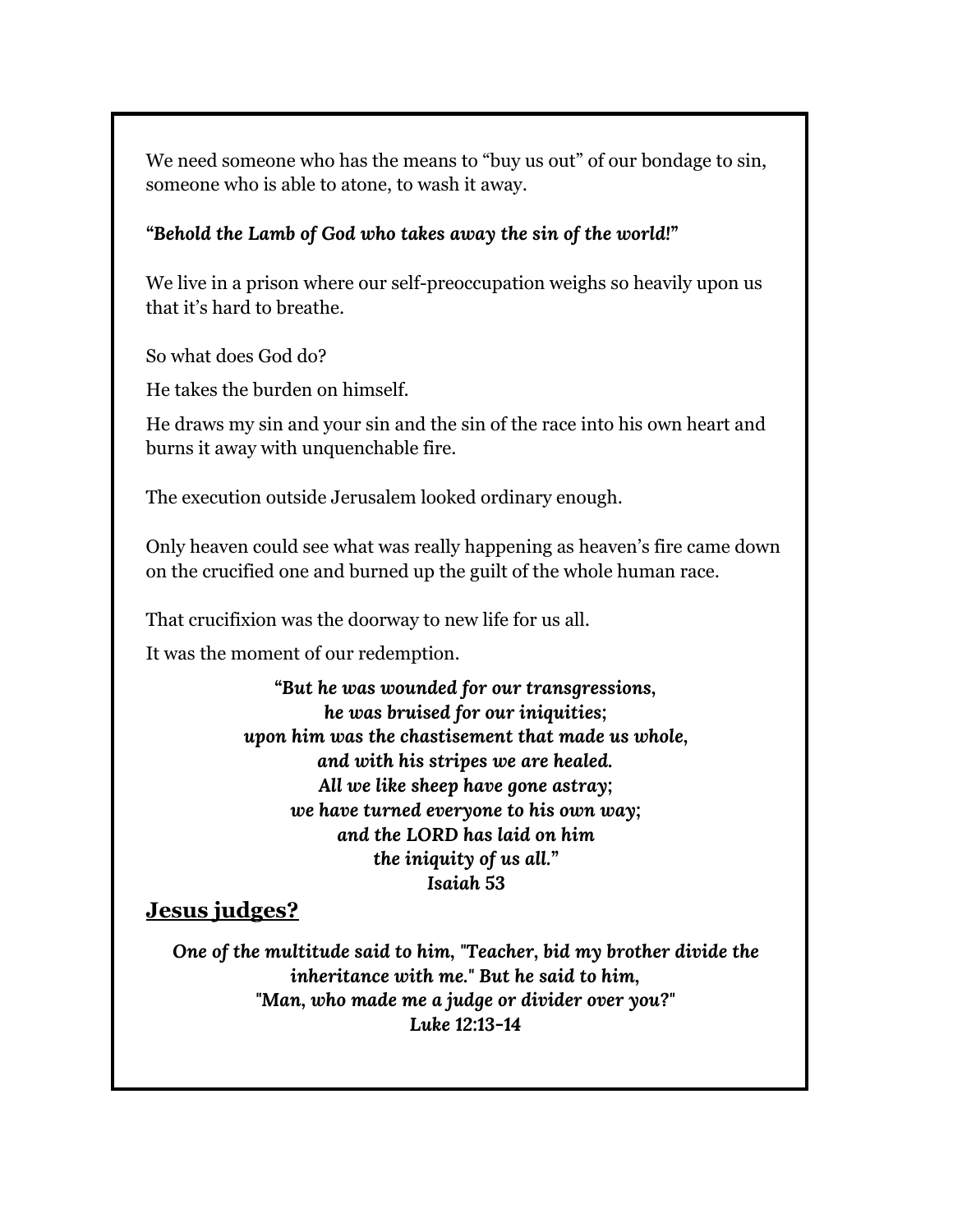During his time with us in flesh and blood Jesus never allowed himself to be placed on the judgment seat by any human being.

His authority to judge comes from heaven alone.

## "*For as the Father has life in himself, so he has granted the Son also to have life in himself, and has given him authority to execute judgment, because he is the Son of Man."*

## *John 5:26-27*

Jesus chose never to use his authority as judge until he had first redeemed us.

Even after Jesus rose from the dead as the Firstborn of the New Creation, he still reserved his authority as Judge until the appointed time.

While we keep trying to usurp the Judgment Seat and judge each other, the true Judge waits.

## *"Do not marvel at this; for the hour is coming when all who are in the tombs will hear his voice and come forth, those who have done good, to the resurrection of life, and those who have done evil, to the resurrection of judgment." John 5:28*

In mercy he waits.

With unspeakable power the risen Lord continues to spread the fire of redemption across the earth,

… across the barrier of death into a world beyond our knowing, (I Peter, Chapters 3 and 4) preparing for the day when he will indeed judge us on the basis of what we did with the mercy we received.

*"When the Son of Man comes in his glory, and all the angels with him, then he will sit on his glorious throne. Before him will be gathered all the nations, and he will separate them one from another as a shepherd separates the sheep from the goats, and he will place the sheep at his right hand, but the goats at the left." Matthew 25:31-33*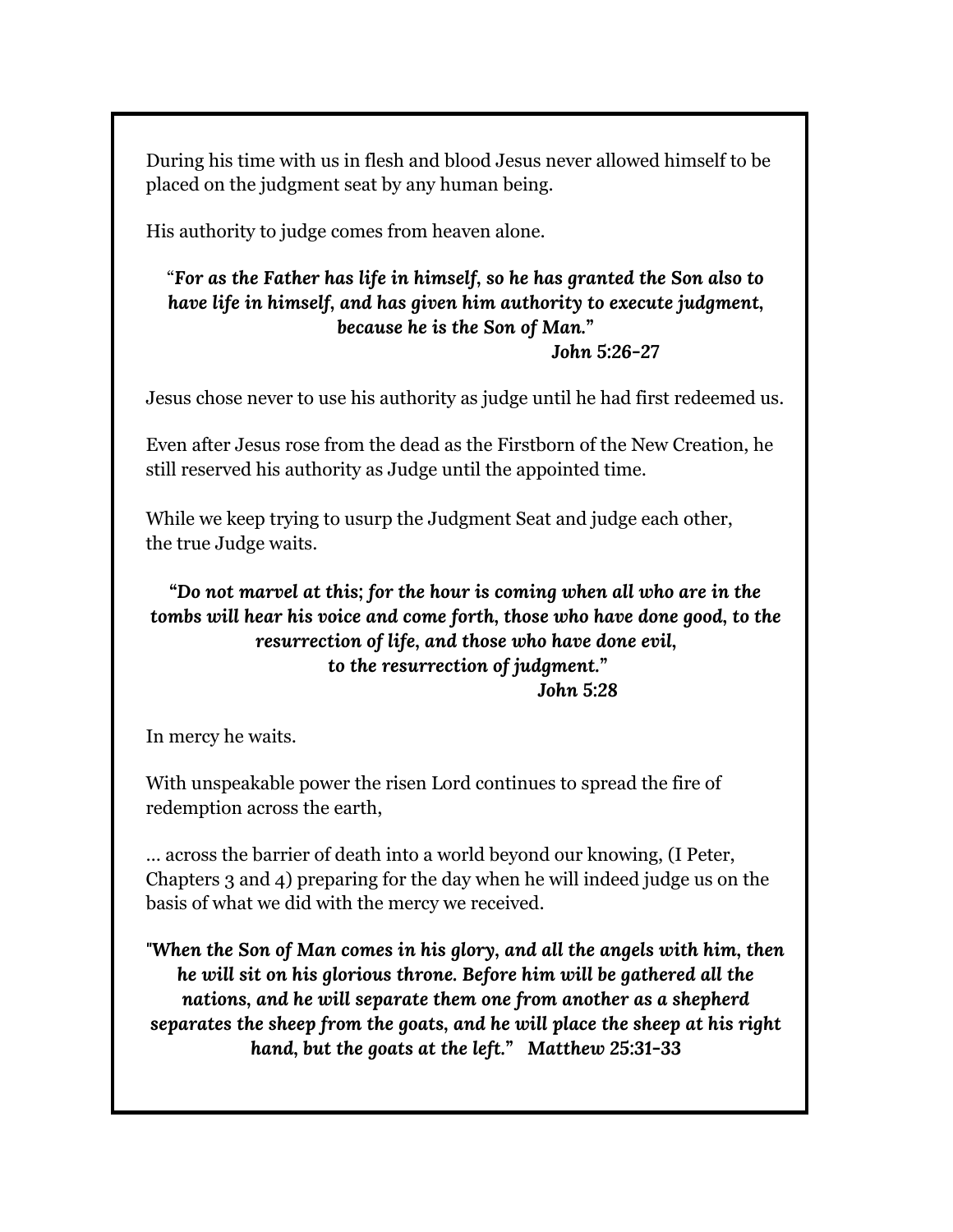In this terrifying passage we do not hear Jesus checking on…

our doctrines our spiritual gifts how well we knew the Bible how many souls we saved.

We will be judged on the basis of what we did with… the mercy he poured into our lives.

*Then the King will say to those at his right hand, 'Come, O blessed of my Father, inherit the kingdom prepared for you from the foundation of the world; for I was hungry and you gave me food, I was thirsty and you gave me drink, I was a stranger and you welcomed me, I was naked and you clothed me, I was sick and you visited me, I was in prison and you came to me.' Then the righteous will answer him, 'Lord, when did we see thee hungry and feed thee, or thirsty and give thee drink? And when did we see thee a stranger and welcome thee, or naked and clothe thee? And when did we see thee sick or in prison and visit thee?' And the King will answer them, 'Truly, I say to you, as you did it to one of the least of these my brethren, you did it to me.'*

#### *Matthew 25:34-40*

When Jesus went up on that cross, he died for all. Moreover he draws all people who ever lived to that cross…

Offering redemption to all.

Forgiveness for all.

New life to all.

Muslims, Buddhists, atheists, anarchists, animists.

"*And I, when I am lifted up from the earth (on the cross) will draw all people to myself" John 12:32*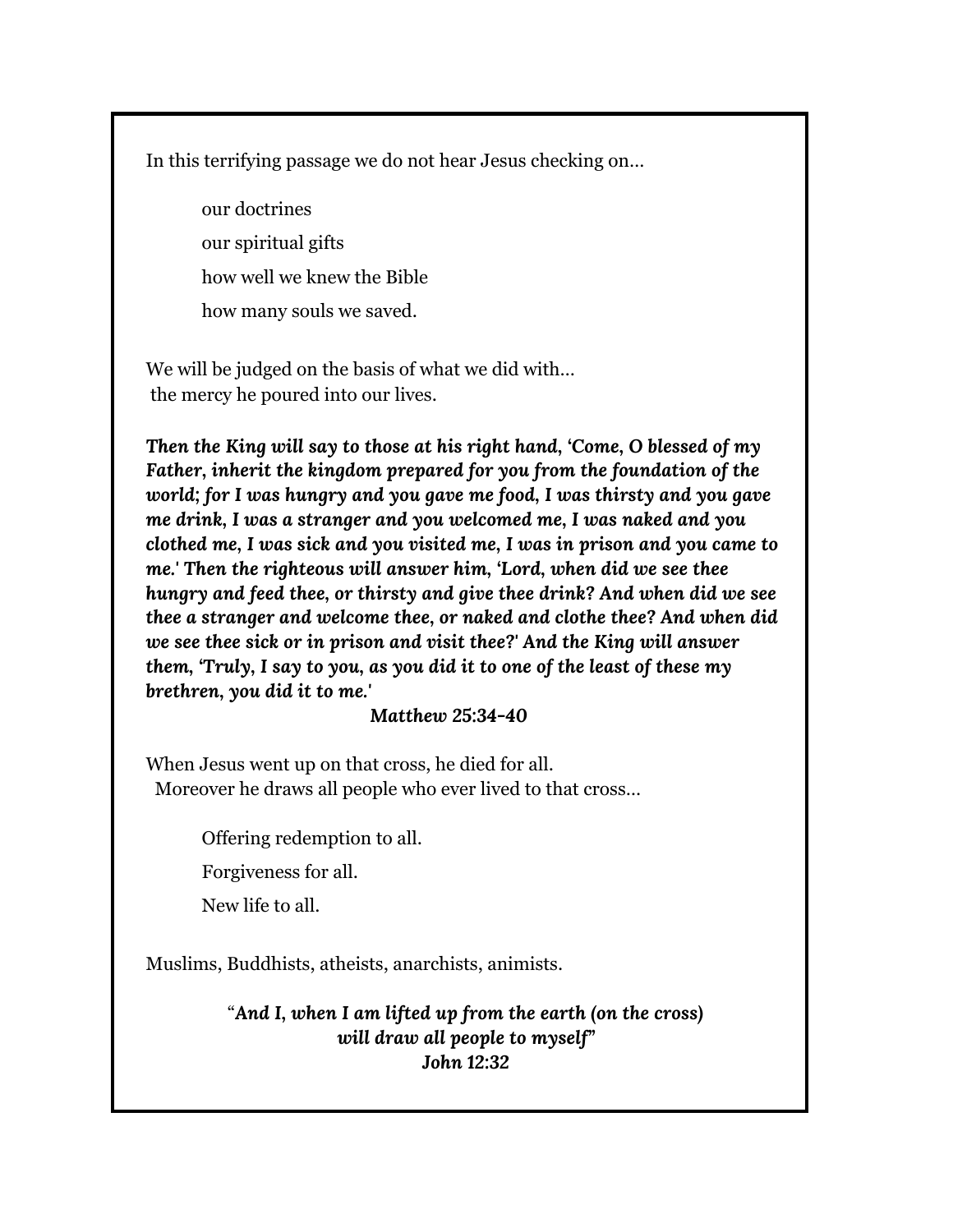After all people have had their encounter with grace, the Redeemer, who is now the Judge, simply looks at what we did with the mercy we were shown.

*Then he will say to those at his left hand, 'Depart from me, you cursed, into the eternal fire prepared for the devil and his angels; for I was hungry and you gave me no food, I was thirsty and you gave me no drink, I was a stranger and you did not welcome me, naked and you did not clothe me, sick and in prison and you did not visit me.' Then they also will answer, 'Lord, when did we see thee hungry or thirsty or a stranger or naked or sick or in prison, and did not minister to thee?' Then he will answer them, 'Truly, I say to you, as you did it not to one of the least of these, you did it not to me.' And they will go away into eternal punishment,*

*but the righteous into eternal life." Matthew 25:41-46*

Jesus, the Son of God, is Creator, Redeemer, and Judge.

Sooner or later each of us will encounter Jesus in all three ways.

God grant that each of us will submit our bodies, minds, and spirits to his creative power,

… That each of us will open ourselves to his redeeming grace,

… And that each of us may so live in that grace that our final encounter with Jesus, our Judge, will find us standing among the sheep.

#### **Prayer**

Lord Jesus, you are the only Worthy Judge… The only True Judge… Alleluia that you continue to wait in mercy for our redemption … May we not squander the mercy you have poured into our lives by standing in judgement over others. Jesus, you are the Lamb of God who bought and released us out of the prison of our self obsession, our greatest sin. May we take that freedom and live lives worthy of it, making you the center of our universe. And Beautiful Lord, You created and sustain all things… may we submit all we have to your amazing creative power.